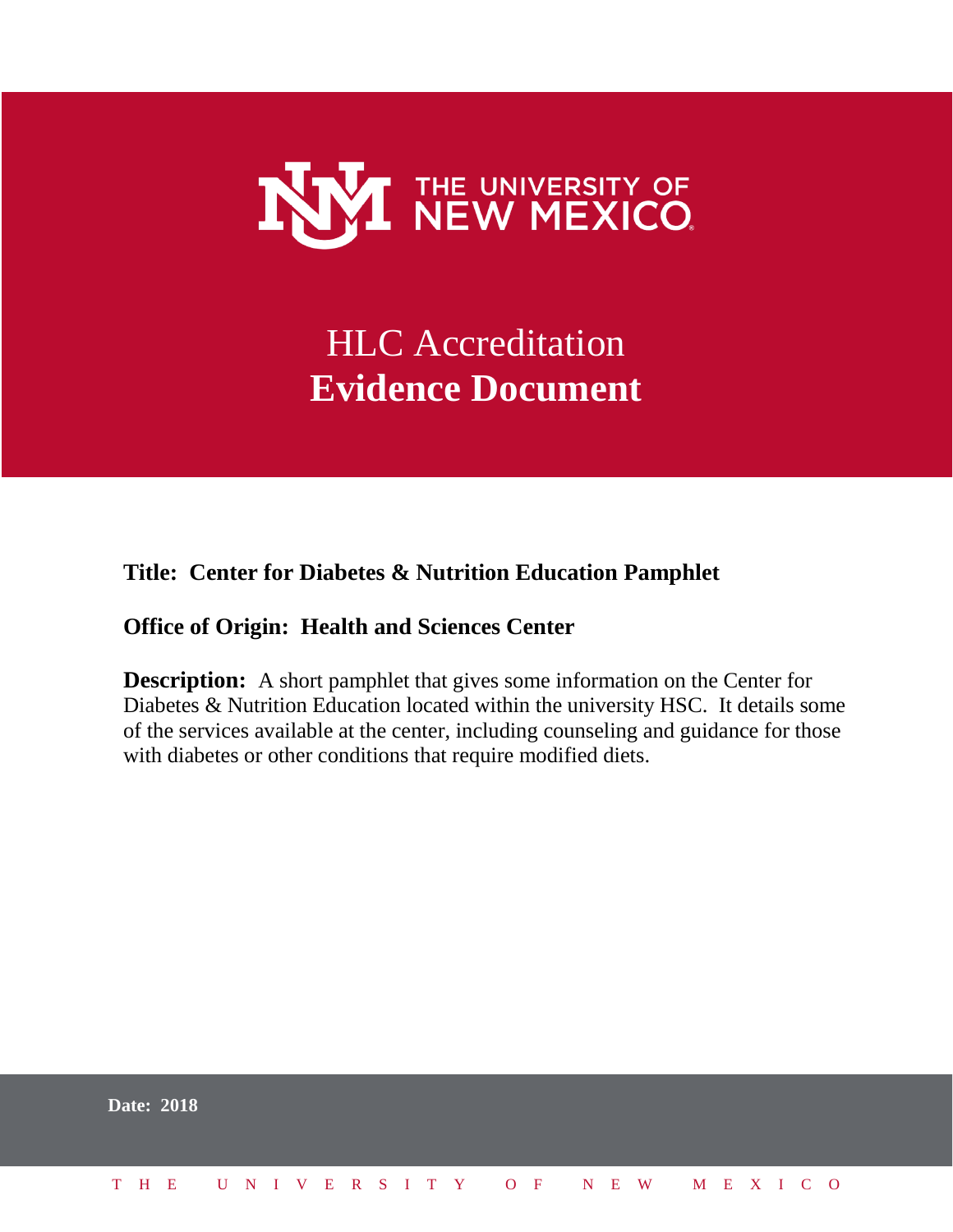### **How can I set up a visit?**

Ask your doctor to send us a referral. Call (505) 272-2340 if you have questions.

## **Who will I see?**

You will see either a Certified Diabetes Educator or a Registered Dietitian. They are skilled in teaching people how to take care of their health.

### **What about people who don't speak English?**

We can get interpreters for any language you need.

## **Questions?**

Call us at (505) 272-2340.



## **To learn more, call:** (505) 272-2340



**Our goal is to help you be healthier!**



#### **Center for Diabetes & Nutrition Education**

933 Bradbury SE, Suite 1112 Albuquerque, NM 87106 Phone: (505) 272-2340 Fax: (505) 272-6591



# **Center for Diabetes & Nutrition Education**



**Not sure how to take care of your diabetes?**

**Need to learn a new way of eating for a health problem?**

## **Come see us!**